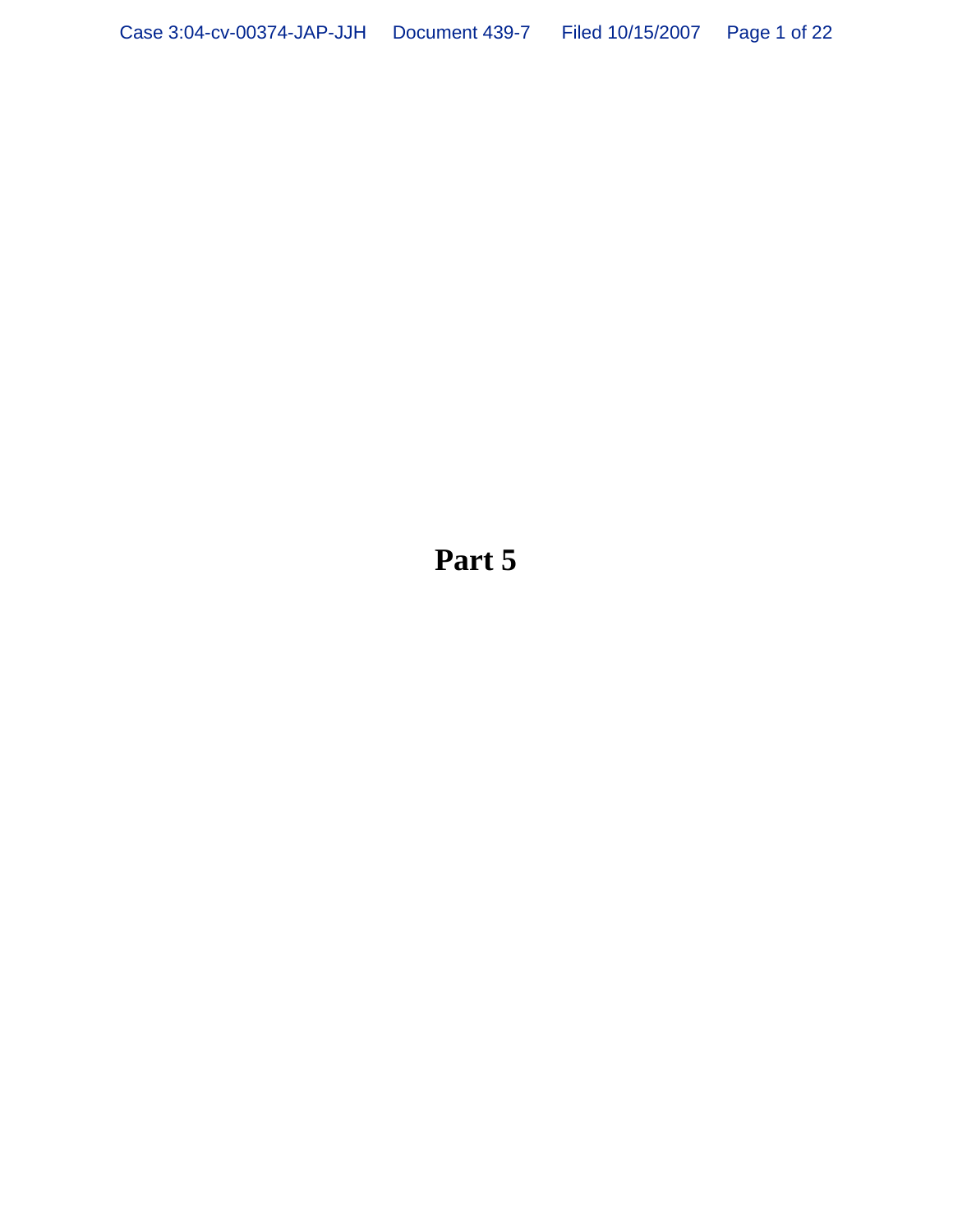J

|                            | Page 310                                       |
|----------------------------|------------------------------------------------|
| 1                          | RODNEY SIDLE                                   |
| 2                          | e-mails, Bates RJW00780458 through             |
| $12:02:46$ 3               | RJW00780461, was marked for identification.)   |
| 12:02:46<br>$\overline{4}$ |                                                |
| $12:02:46$ 5               | BY MR. MacFALL:                                |
| $12:02:48$ 6               | Q.<br>Mr. Sidle, you've just been handed a     |
| 12:02:51<br>$\overline{7}$ | document marked as Sidle Exhibit 15 for        |
| 12:02:52 8                 | identification. I would ask you to take a look |
| $12:02:54$ 9               | at that, sir, and tell me if you recognize it. |
| $12:02:55$ 10              | All right.<br>Α.                               |
| $12:06:54$ 11              | (Witness reviewing document.)                  |
| 12:06:55 12                | Α.<br>All right. I've reviewed it.             |
| $12:06:57$ 13              | Q.<br>Do you recognize this document, sir?     |
| 12:06:58 14                | Α.<br>Yes, I do.                               |
| $12:07:01$ 15              | Q.<br>And for the record, the document is      |
| $12:07:05$ 16              | a series of e-mails, the last of which is a    |
| $12:07:09$ 17              | December 31, 2003 e-mail from you to Anton     |
| $12:07:15$ 18              | Barendregt, with a cc to various individuals.  |
| $12:07:17$ 19              | Mr. Sidle, I would like to direct              |
| $12:07:23$ 20              | your attention specifically to the second page |
| 12:07:2521                 | of that document. At the bottom third of the   |
| 12:07:27 22                | page there is an e-mail from you dated         |
| $12:07:33$ 23              | December 30, 2003 to John Darley. The subject  |
| 12:07:3524                 | is: Response to Walter's questions. Do you see |
| 25                         | that, sir?                                     |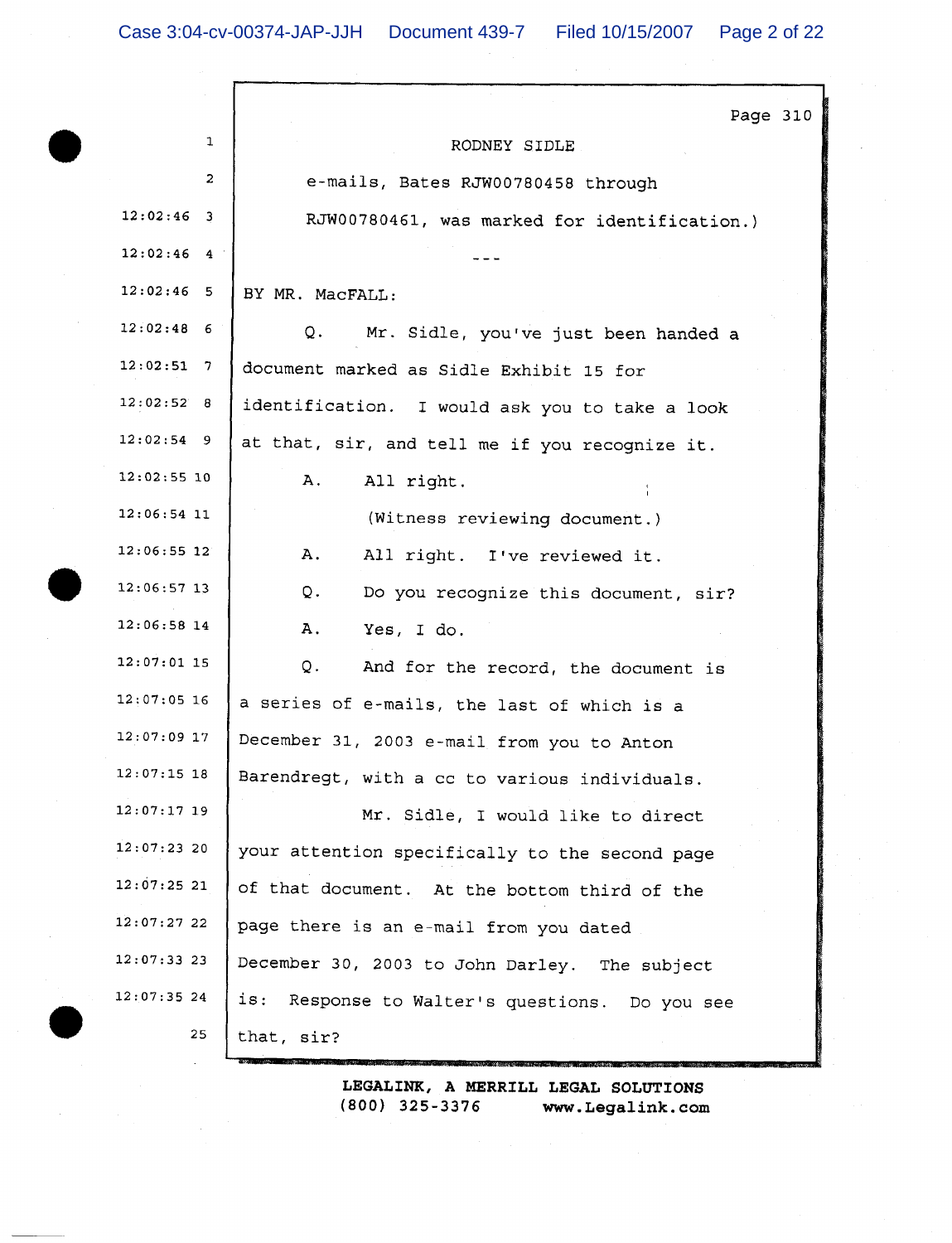Г

|               | Page 311                                           |
|---------------|----------------------------------------------------|
| $12:07:35$ 1  | RODNEY SIDLE                                       |
| $12:07:36$ 2  | I do.<br>Α.                                        |
| $12:07:41$ 3  | Q.<br>In the first paragraph you indicate          |
| $12:07:44$ 4  | that John Pay advised you that there were          |
| $12:07:48$ 5  | certain questions that had been raised by          |
| $12:07:50$ 6  | Walter. My question is: Is that a reference to     |
| $12:07:55$ 7  | Mr. van de Vijver?                                 |
| 12:08:008     | Α.<br>Yes. Walter meant Walter                     |
| $12:08:01$ 9  | van de Vijver.                                     |
| $12:08:04$ 10 | Q. Beneath that appears the number 1               |
| $12:08:07$ 11 | with a question next to it, which reads: "Is it    |
| $12:08:10$ 12 | credible for Shell to claim 'Only with the SEC     |
| $12:08:13$ 13 | reserves guidance since 2001 were we able to       |
| $12:08:16$ 14 | first realize our internal reserve guidelines      |
| $12:08:19$ 15 | and practices did not comply with the SEC proved   |
| $12:08:26$ 16 | reserve definitions.'"                             |
| $12:08:30$ 17 | Do you recall being advised by                     |
| $12:08:32$ 18 | Mr. Pay that this was a question for               |
| $12:08:33$ 19 | Mr. van de Vijver?                                 |
| 12:08:48 20   | Α.<br>Yeah, he -- I'm trying to remember           |
| 12:08:50 21   | if it was a phone conversation or an e-mail, but   |
| 12:08:5522    | he did advise me that that was a question.<br>Yes. |
| 12:08:57 23   | Q.<br>The paragraph that appears beneath           |
| 12:08:5924    | that with R-E-S in caps, is that your response     |
| 25            | to that question that's posed above?               |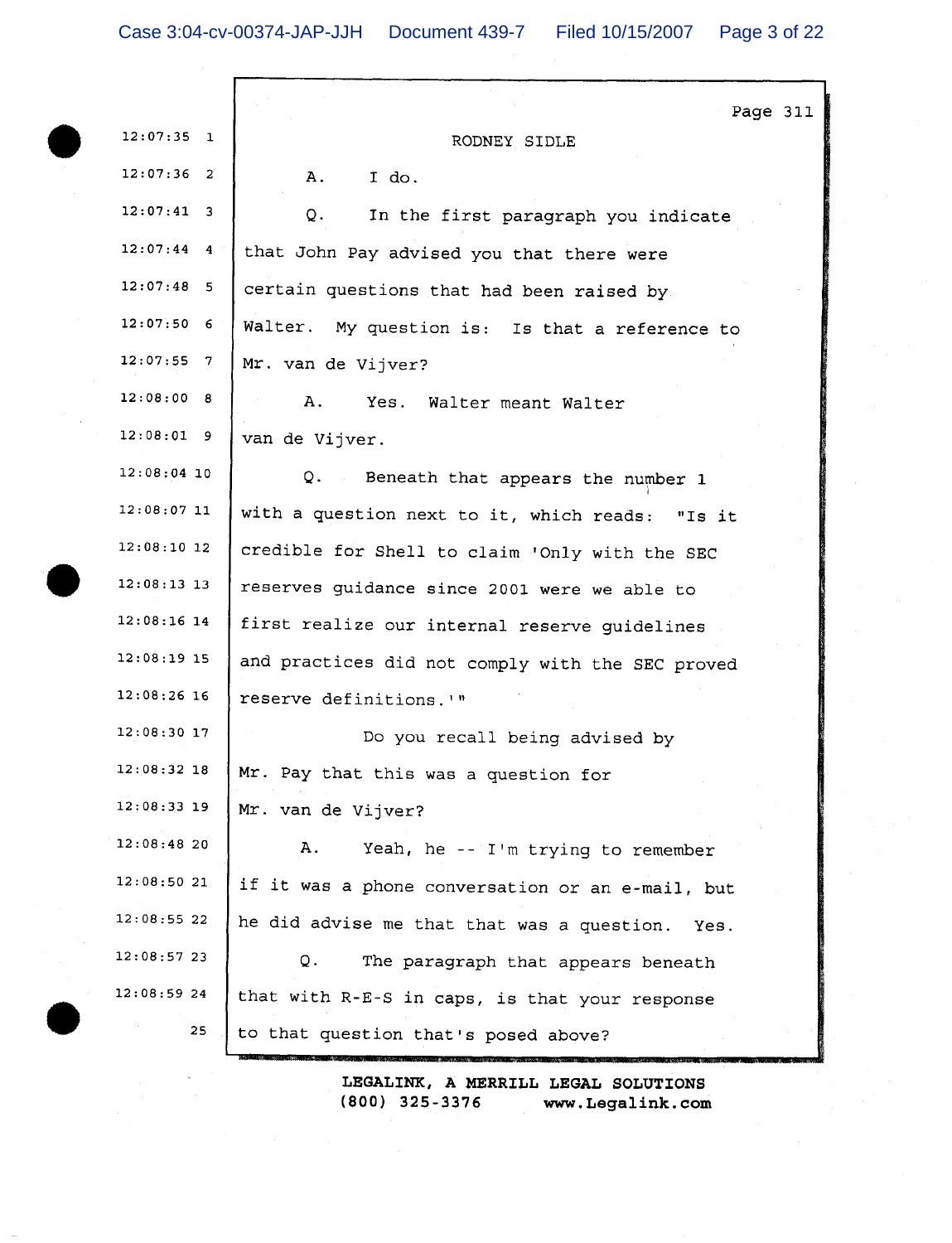|               | Page 312                                         |
|---------------|--------------------------------------------------|
| $12:09:01$ 1  | RODNEY SIDLE                                     |
| $12:09:02$ 2  | A. Yes, it is.                                   |
| $12:09:07$ 3  | Q.<br>It states: "I do not believe this          |
| 12:09:094     | is a credible position," and then goes on to     |
| 12:09:12 5    | explain that the reason for that is -- well,     |
| $12:09:15$ 6  | I'll read it. It states: "Not only did a major   |
| $12:09:17$ 7  | OU in our fold have different knowledge and      |
| $12:09:18$ 8  | considerable experience with interpreting the    |
| 12:09:229     | SEC rules, but other outside USA indicators      |
| $12:09:25$ 10 | existed," and we'll go through those.            |
| 12:09:3011    | With respect to the major OU, which              |
| $12:09:32$ 12 | you state had different knowledge and            |
| $12:09:34$ 13 | considerable experience with interpreting the    |
| $12:09:37$ 14 | SEC rules, was that a reference to SEPCO?        |
| $12:09:38$ 15 | Α.<br>Yes, it was.                               |
| $12:09:47$ 16 | Q. You also state "outside USA                   |
| $12:09:49$ 17 | indicators."                                     |
| 12:09:51 18   | The first -- one example that you                |
| $12:09:52$ 19 | give is external auditors expressing concern     |
| 12:09:58 20   | over PSC reserve evaluation oil price practices. |
| 12:09:5921    | Could you please explain for me what             |
| 12:10:01 22   | you meant by that?                               |
| $12:10:04$ 23 | Α.<br>Yes. Among the information that was        |
| 12:10:07 24   | shared with me when I was part of Rockford was   |
| 25            | that at least one of our external auditors felt  |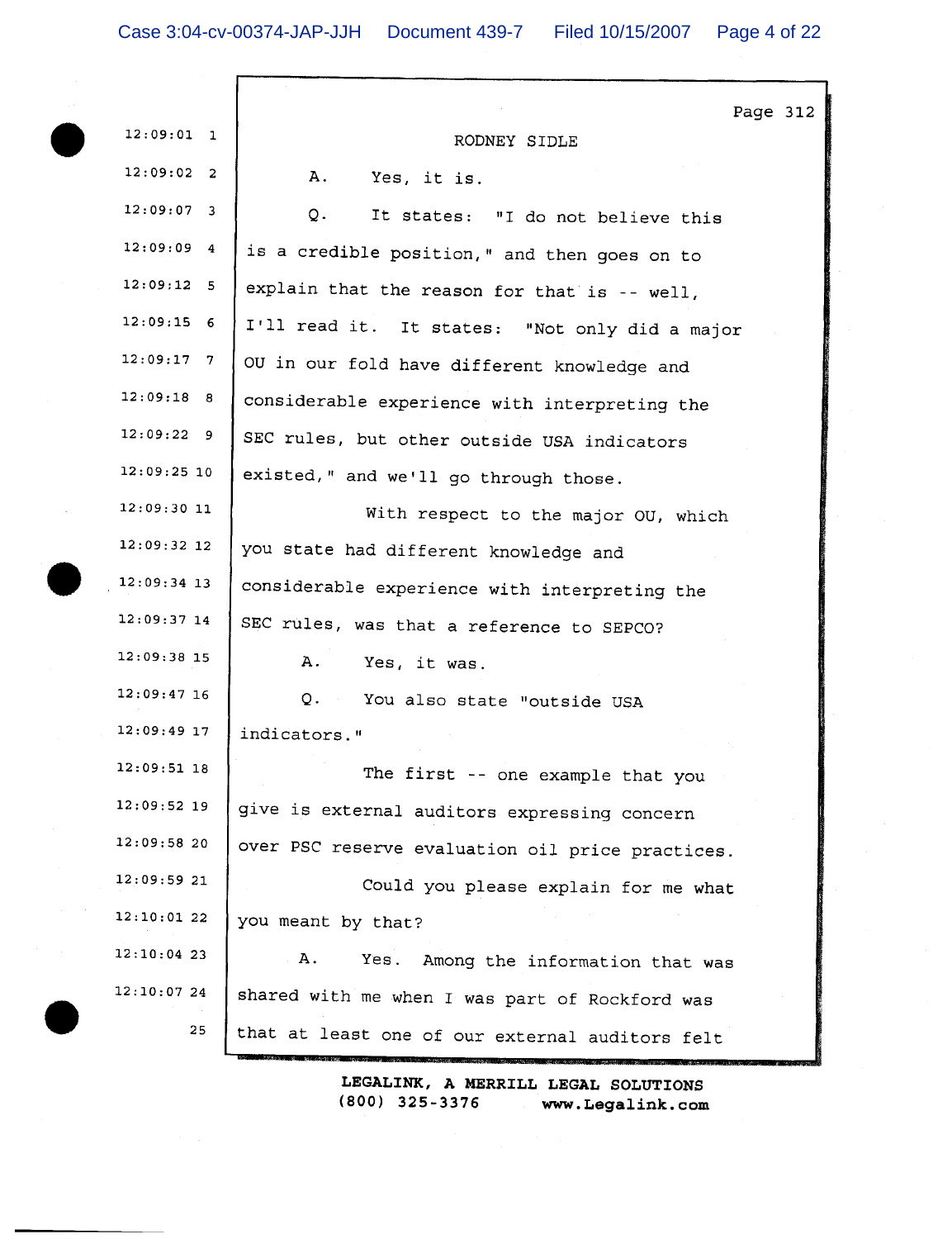|               |                                                | Page 313 |  |
|---------------|------------------------------------------------|----------|--|
| $12:10:13$ 1  | RODNEY SIDLE                                   |          |  |
| $12:10:17$ 2  | that Shell's practice of using our view of     |          |  |
| $12:10:23$ 3  | future price was inconsistent with the SEC's   |          |  |
| $12:10:27$ 4  | requirement for use of year-end -- actual      |          |  |
| $12:10:28$ 5  | year-end price.                                |          |  |
| 12:10:336     | Q.<br>Do you recall when you had heard         |          |  |
| $12:10:35$ 7  | that the -- withdrawn.                         |          |  |
| $12:10:36$ 8  | When did you learn that the external           |          |  |
| $12:10:39$ 9  | auditor expressed that view?                   |          |  |
| $12:10:39$ 10 | MR. SMITH: Objection to form and               |          |  |
| $12:10:43$ 11 | foundation.                                    |          |  |
| $12:10:46$ 12 | Α.<br>As I recall, it was as part of the       |          |  |
| $12:10:50$ 13 | information shared with me during the Rockford |          |  |
| $12:10:50$ 14 | episode.                                       |          |  |
| $12:10:53$ 15 | Q.<br>Do you recall which auditor that         |          |  |
| $12:10:53$ 16 | was?                                           |          |  |
| 12:10:57 17   | Α.<br>No, I don't.                             |          |  |
| $12:10:57$ 18 | MR. SMITH: Objection to the form               |          |  |
| $12:11:00$ 19 | and foundation.                                |          |  |
| 12:11:0720    | Q.<br>You next write: "Current Shell           |          |  |
| 12:11:0921    | staff who have worked for other companies      |          |  |
| $12:11:13$ 22 | (outside USA) and more diligently followed SEC |          |  |
| 12:11:1623    | rules would have noted our variance from such  |          |  |
| $12:11:17$ 24 | practices."                                    |          |  |
| 25            | What did you mean by that, sir?                |          |  |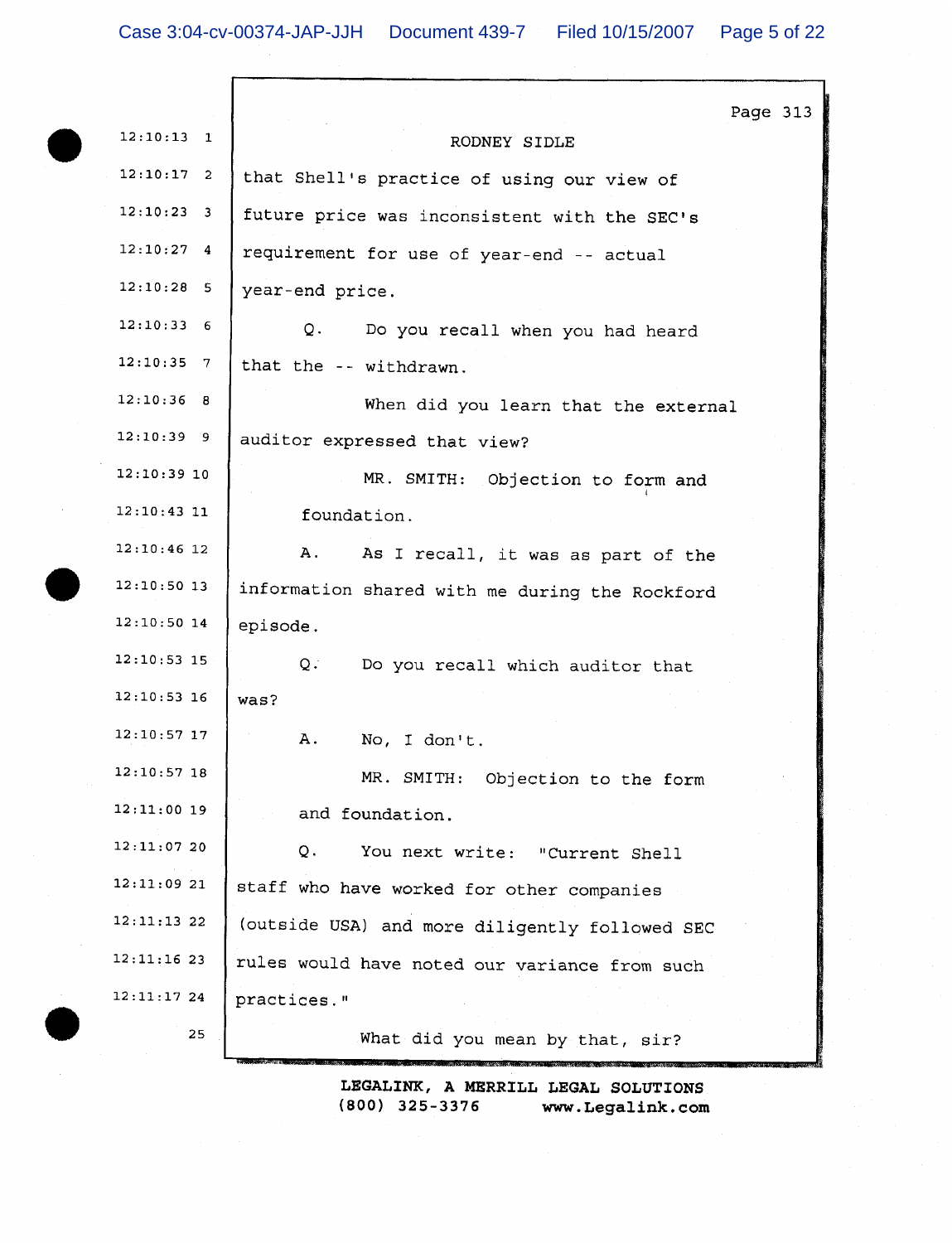|                         | Page 314                                         |
|-------------------------|--------------------------------------------------|
| 12:11:19<br>$\mathbf 1$ | RODNEY SIDLE                                     |
| $12:11:25$ 2            | A.,<br>It's common within the industry, the      |
| $12:11:28$ 3            | oil and gas industry, for technical people to    |
| 12:11:32<br>4           | move between companies, so there are people      |
| $12:11:37$ 5            | within Shell's ranks who had worked for other    |
| 12:11:43<br>6           | E&P -- oil and gas companies and observed those  |
| $12:11:49$ 7            | companies' practices for booking proved          |
| 12:11:49 8              | reserves.                                        |
| $12:11:52$ 9            | Comments that were made to me from               |
| $12:11:56$ 10           | certain of those were that they noticed          |
| 12:11:59 11             | differences between the company that they had    |
| $12:12:02$ 12           | worked for before and their practices and        |
| $12:12:05$ 13           | interpretations of the SEC rules, and what Shell |
| $12:12:09$ 14           | was doing, in an international -- in an          |
| $12:12:10$ 15           | international application of the rules.          |
| $12:12:15$ 16           | Q. With respect to those differences,            |
| $12:12:23$ 17           | did they indicate that the Shell guidelines were |
| $12:12:26$ 18           | less compliant with the SEC requirements than    |
| $12:12:28$ 19           | those of Shell's competitors?                    |
| 12:12:2920              | MR. SMITH: Objection to the form                 |
| 12:12:3021              | and foundation.                                  |
| 12:12:34 22             | Α.<br>There wasn't a conclusion of less or       |
| 12:12:37 23             | more compliance. It was a note that they were    |
| 12:12:38 24             | different.                                       |
| 25                      | Q.<br>You wrote: "Current Shell staff who        |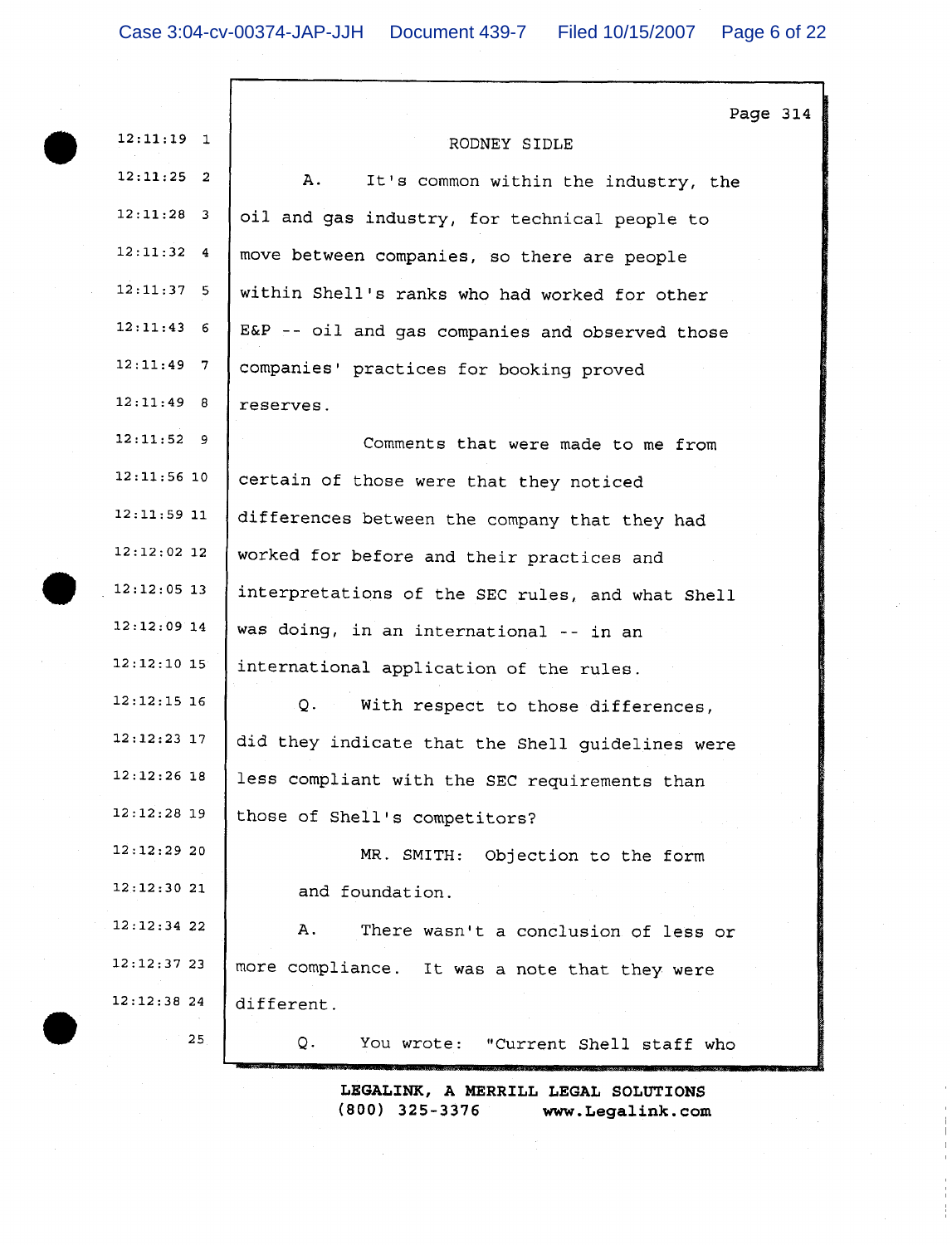г

|               | Page 315                                         |
|---------------|--------------------------------------------------|
| $12:12:45$ 1  | RODNEY SIDLE                                     |
| $12:12:48$ 2  | have worked for other companies outside the USA  |
| $12:12:52$ 3  | that more diligently followed SEC rules," and    |
| $12:12:54$ 4  | then it continues.                               |
| $12:12:59$ 5  | How is it that -- withdrawn.                     |
| 12:13:02 6    | By that did you mean to express that             |
| $12:13:05$ 7  | the other companies more diligently followed the |
| 12:13:07 8    | SEC rules than Shell?                            |
| $12:13:07$ 9  | MR. SMITH: Objection to form and                 |
| $12:13:16$ 10 | foundation.                                      |
| $12:13:17$ 11 | Α.<br>Could you repeat the question,             |
| $12:13:18$ 12 | please?                                          |
| $12:13:23$ 13 | Q.<br>Sure. The sentence here references         |
| $12:13:26$ 14 | other companies outside the United States that   |
| $12:13:31$ 15 | more diligently followed SEC rules. That's what  |
| $12:13:32$ 16 | the sentence states.                             |
| $12:13:35$ 17 | How is it that you learned that                  |
| $12:13:38$ 18 | these other companies outside the United States  |
| $12:13:41$ 19 | more diligently followed SEC rules?              |
| 12:13:4320    | MR. SMITH:<br>Objection to form and              |
| $12:13:45$ 21 | foundation. I don't think that's what that       |
| 12:13:46 22   | sentence says.                                   |
| $12:13:48$ 23 | Q.<br>Let's try it this way: What is it          |
| 12:13:5224    | that you were intending to convey in that part   |
| 25            | of the sentence?                                 |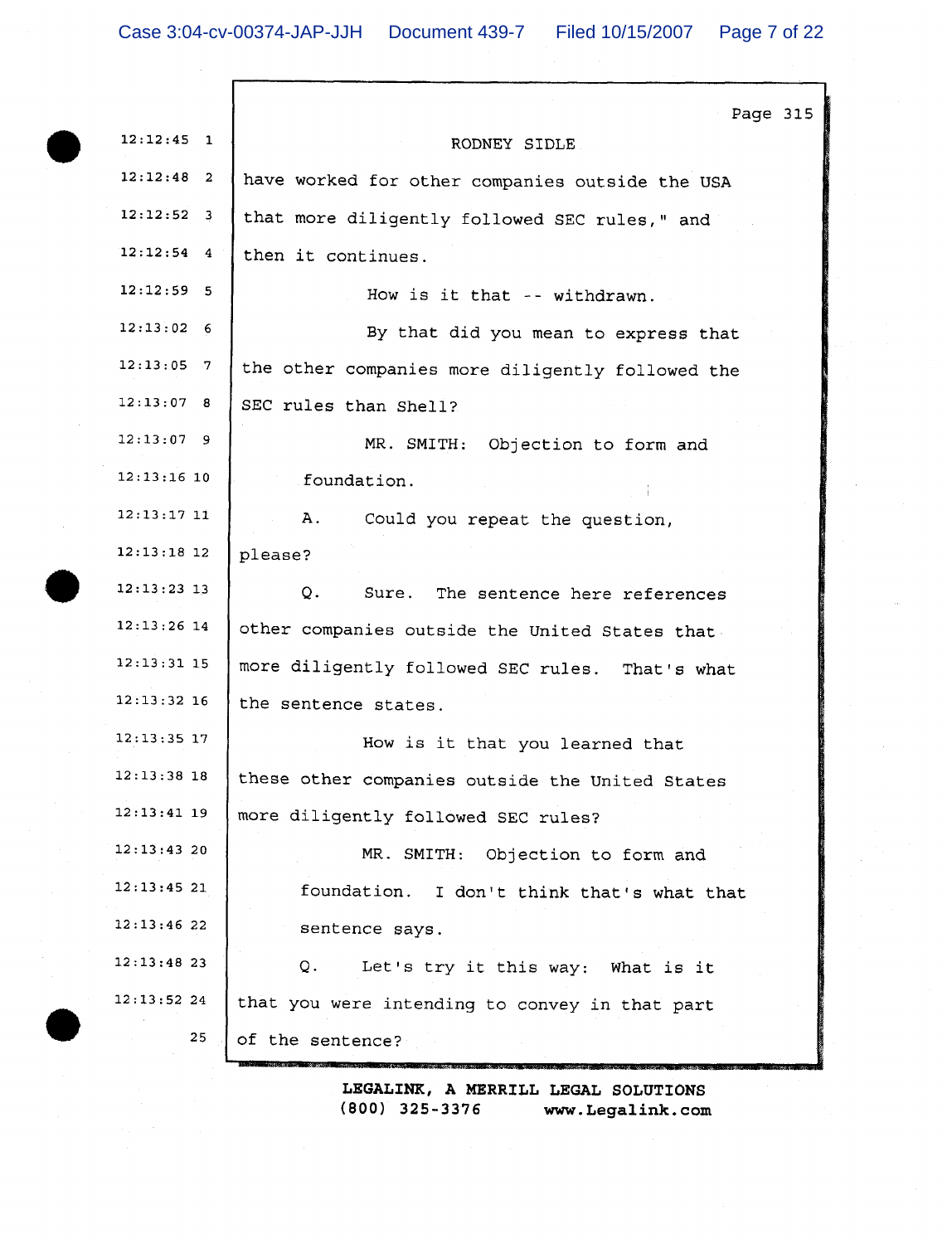|               | Page 316                                         |
|---------------|--------------------------------------------------|
| $12:13:54$ 1  | RODNEY SIDLE                                     |
| $12:13:56$ 2  | Α.<br>From the folks that I was talking to       |
| $12:13:58$ 3  | that had experience outside of Shell, they were  |
| $12:14:01$ 4  | noting that prior experience was a practice, and |
| 12:14:03:5    | that Shell was using a different practice, and   |
| $12:14:07$ 6  | so they simply noted those two were different.   |
| $12:14:10$ 7  | They were different approaches that              |
| 12:14:15 8    | were intending to follow SEC rules, that at the  |
| $12:14:18$ 9  | time the reserves were being determined, both    |
| $12:14:21$ 10 | seemed practical approaches. Now, with the       |
| $12:14:24$ 11 | hindsight that we had at this point in time, it  |
| $12:14:28$ 12 | became clearer that probably the Shell practices |
| $12:14:30$ 13 | were not the ones that should have been          |
| $12:14:31$ 14 | followed.                                        |
| $12:14:45$ 15 | Q.<br>Specifically the phrase that "more         |
| $12:14:47$ 16 | diligently followed SEC rules," what were you    |
| 12:14:47 17   | referring to there?                              |
| $12:14:49$ 18 | It was a generalization of the<br>А.             |
| $12:14:51$ 19 | example. I don't remember the details of the     |
| 12:14:52 20   | conversation.                                    |
| 12:14:58 21   | You then wrote, "We simply did not<br>Q.         |
| 12:15:01 22   | react to these warning signals."                 |
| $12:15:03$ 23 | And by "warning signals" in this                 |
| $12:15:09$ 24 | sentence, are you referring to the facts         |
| 25            | expressed above in that same paragraph?          |
|               |                                                  |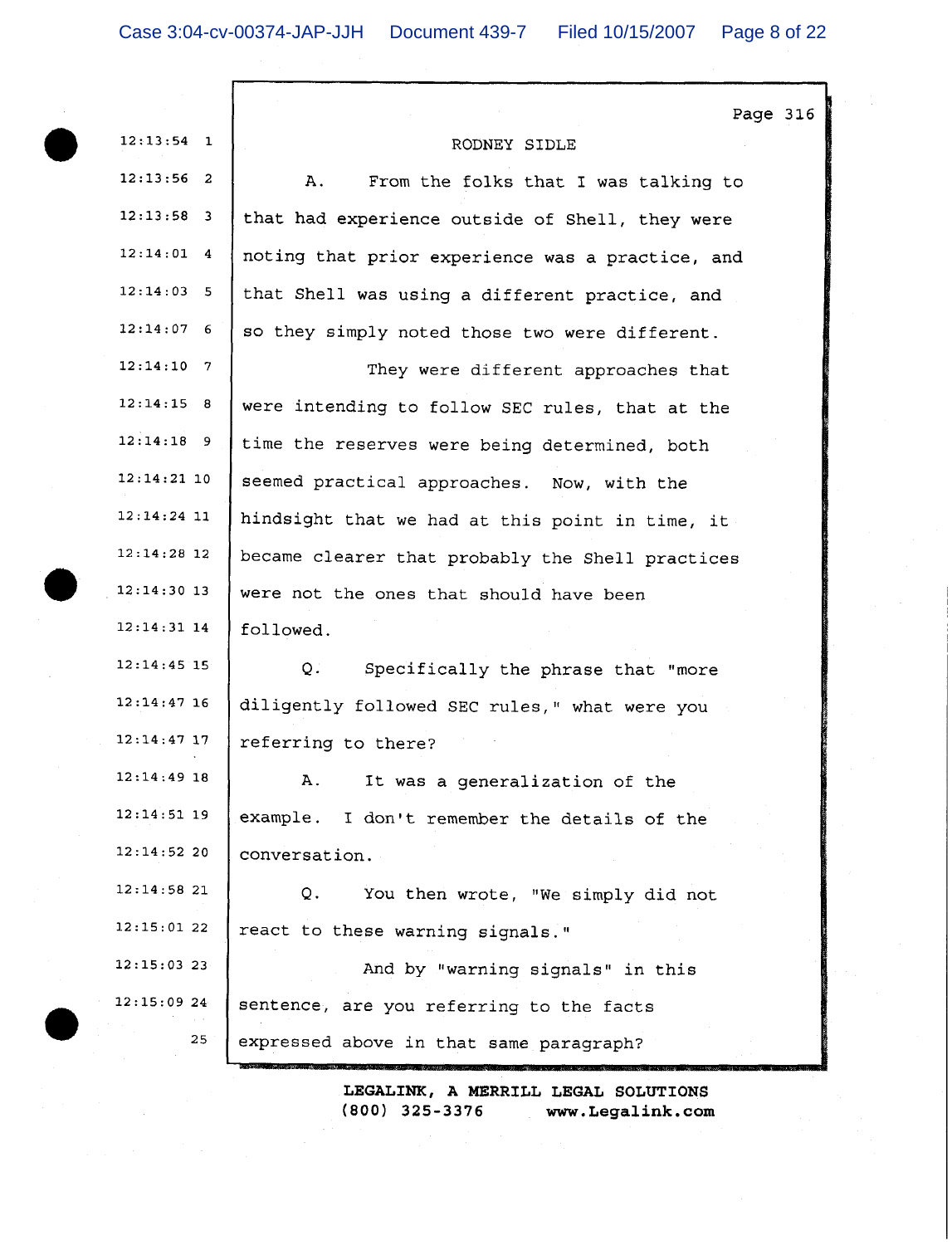$\Gamma$ 

|                    | Page 317                                         |
|--------------------|--------------------------------------------------|
| $12:15:11$ 1       | RODNEY SIDLE                                     |
| $12:15:14$ 2       | A.<br>In all of those examples, yes.<br>Not      |
| $12:15:16$ 3       | any one in particular. All of those.             |
| $12:15:22$ 4       | Q.<br>You then also indicate that, "We did       |
| $12:15:24$ 5       | not proactively seek clearer understanding of    |
| 12:15:30   6       | the SEC rules from available industry sources."  |
| $12:15:31 \quad 7$ | What industry sources were you                   |
| $12:15:34$ 8       | specifically referring to there?                 |
| 12:15:40 9         | Α.<br>A common practice for oil and gas          |
| $12:15:47$ 10      | companies would be to use reserve consultants,   |
| $12:15:49$ 11      | companies that maintained a high level of        |
| $12:15:56$ 12      | expertise and also have contact -- more frequent |
| $12:15:58$ 13      | contact with the SEC than most oil and gas       |
| $12:16:03$ 14      | companies do, to bring in another opinion.       |
| 12:16:06 15        | Q.<br>Are you aware if Shell's competitors       |
| $12:16:07$ 16      | use such consultants?                            |
| $12:16:12$ 17      | Α.<br>Some do. Some do not.                      |
| $12:16:15$ 18      | Q.<br>Were you aware of the use of such          |
| $12:16:19$ 19      | consultants prior to your involvement in project |
| 12:16:1920         | Rockford?                                        |
| 12:16:2021         | Α.<br>Yes, I was.                                |
| 12:16:2622         | Q.<br>Mr. Sidle, I would like now to             |
| 12:16:3023         | direct your attention to the subsequent e-mail,  |
| $12:16:34$ 24      | which actually physically appears above that     |
| 25                 | e-mail, and that is dated December 31, 2003 from |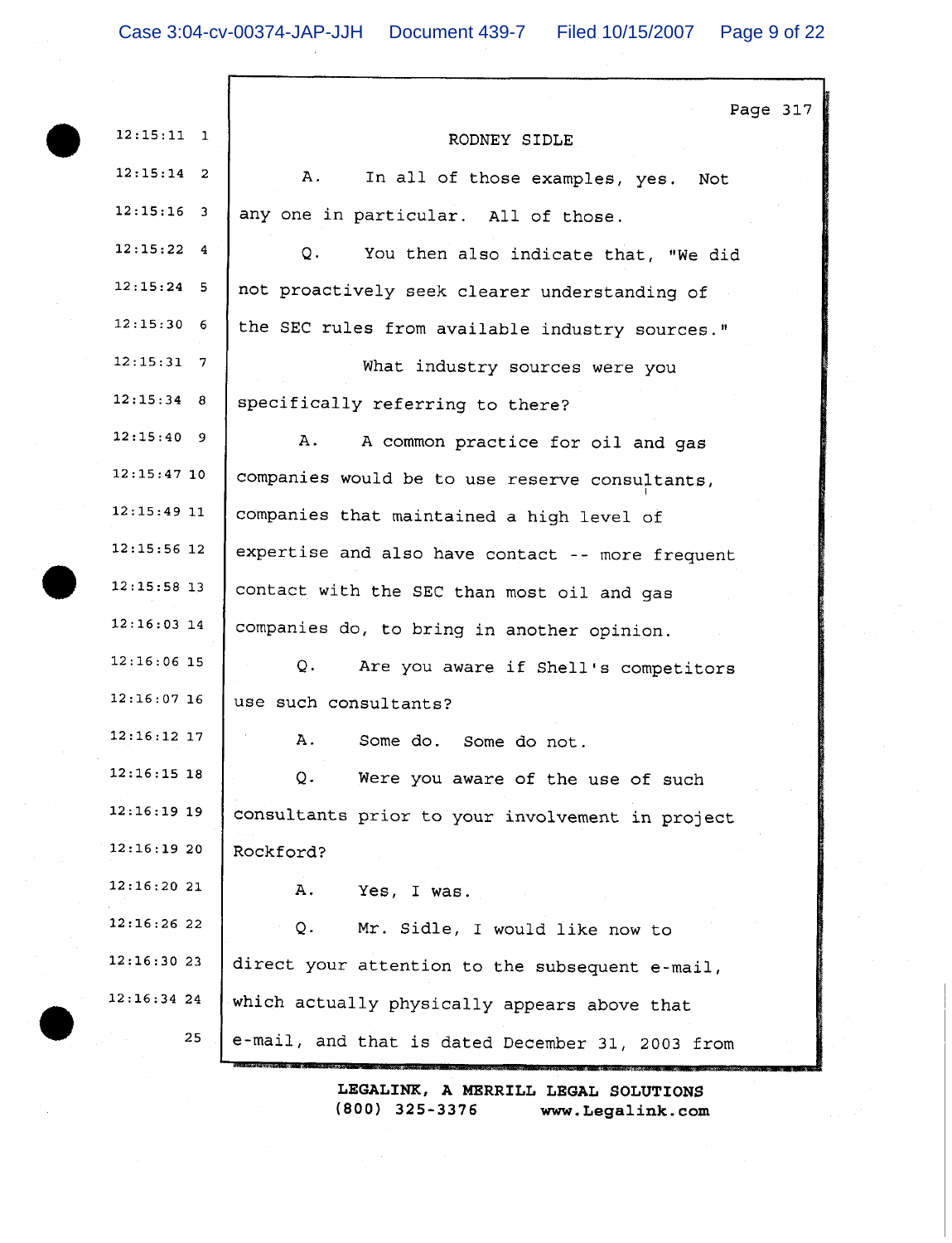|               | Page 318                                         |
|---------------|--------------------------------------------------|
| $12:16:37$ 1  | RODNEY SIDLE                                     |
| $12:16:43$ 2  | Mr. Barendregt to you. And he indicates that he  |
| $12:16:49$ 3  | is going to comment on your e-mail.              |
| $12:16:53$ 4  | He writes on question 1, "You're                 |
| $12:16:56$ 5  | right on the issues of PSC and lateral size of   |
| $12:16:59$ 6  | proved area, of course. The 2001 SEC guidance    |
| $12:17:02$ 7  | did not, or hardly, change our perception on     |
| 12:17:06 8    | these issues and we knew that Group reserves     |
| 12:17:10 9    | were possibly exposed in this respect," and then |
| $12:17:14$ 10 | it continues. Well, he specifies PSCs only, and  |
| 12:17:17 11   | then it continues.                               |
| $12:17:27$ 12 | Were you aware that there was                    |
| $12:17:37$ 13 | exposure in connection with PSCs and lateral     |
| $12:17:41$ 14 | size of proved areas under the group guidelines? |
| $12:17:42$ 15 | MR. SMITH: Objection to the form.                |
| $12:17:42$ 16 | Α.<br>At which time?                             |
| $12:17:44$ 17 | Q.<br>Prior to Project Rockford.                 |
| $12:17:45$ 18 | No, I was not.<br>Α.                             |
| $12:17:48$ 19 | Did Mr. Barendregt ever discuss that<br>Q.       |
| 12:17:4820    | with you?                                        |
| 12:17:5121    | No, he didn't.<br>Α.                             |
| $12:17:56$ 22 | Did you agree with Mr. Barendregt's<br>Q.        |
| 12:18:0123    | assessment that the 2001 SEC -- as he puts it -- |
| $12:18:04$ 24 | guidance really didn't affect that particular    |
| 25            | issue?                                           |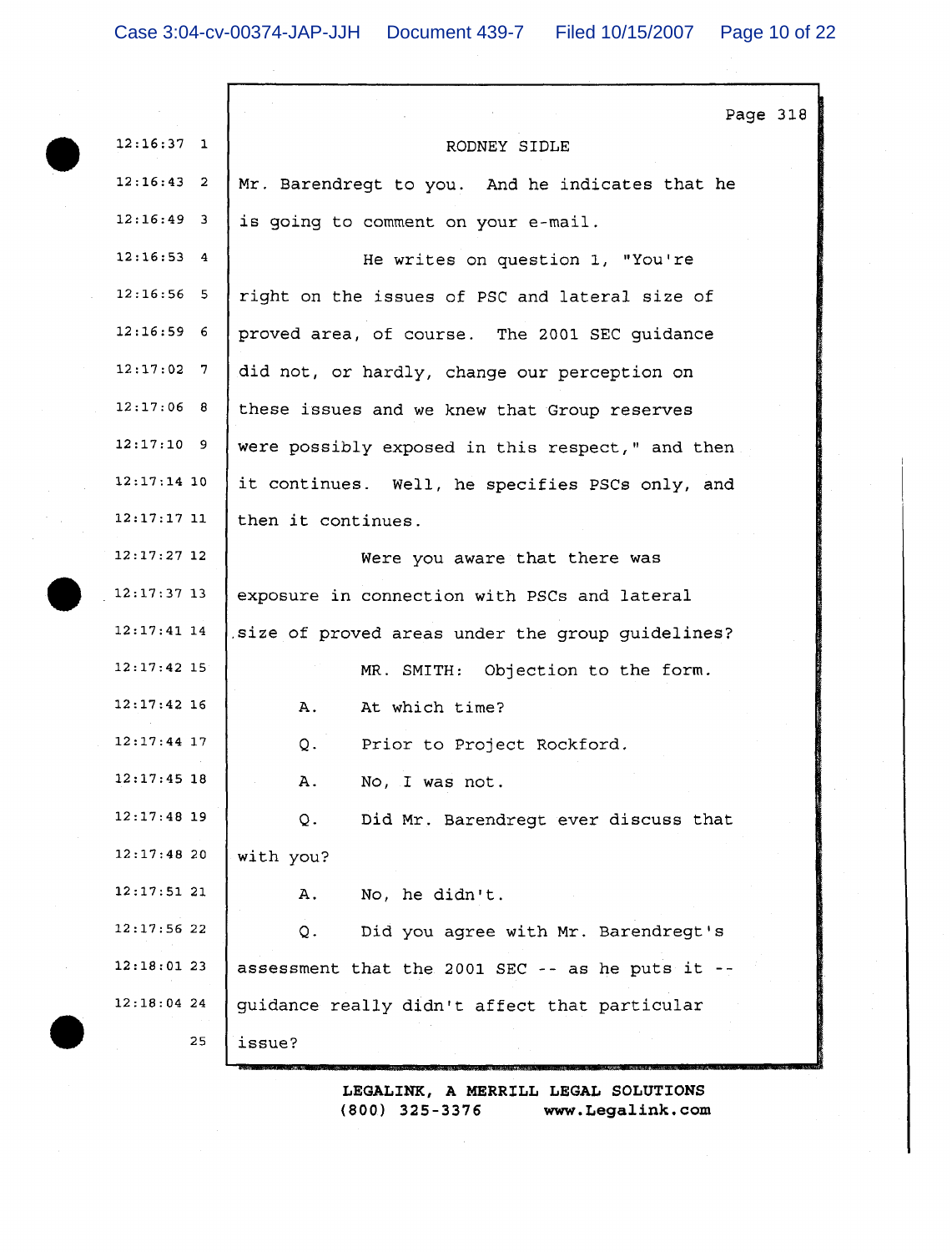|               | Page 319                                         |
|---------------|--------------------------------------------------|
| $12:18:06$ 1  | RODNEY SIDLE                                     |
| $12:18:07$ 2  | MR. SMITH: Objection to form.                    |
| $12:18:14$ 3  | Well, I think actually Anton missed<br>Α.        |
| $12:18:19$ 4  | my point. His response was specific to details,  |
| 12:18:22 5    | and trying to decide which detail we learned     |
| $12:18:25$ 6  | about in 2001, and which detail may have been    |
| $12:18:29$ 7  | there before. The point that I had in my         |
| 12:18:35 8    | response was keyed around the word "credible."   |
| $12:18:36$ 9  | Remember the date. The date is the               |
| $12:18:39$ 10 | very end of December. And just a little more     |
| $12:18:42$ 11 | than a week later Shell has to be in front of a  |
| $12:18:47$ 12 | public audience of investors, media, and needs   |
| $12:18:52$ 13 | to take a position as to the condition of our    |
| $12:18:54$ 14 | reserves.                                        |
| $12:18:56$ 15 | And the point that I was trying to               |
| $12:18:59$ 16 | make in this response is let's not spend a lot   |
| $12:19:02$ 17 | of time trying to find excuses or trying to      |
| $12:19:07$ 18 | identify exactly what happened when for purposes |
| $12:19:11$ 19 | of that public announcement. That serves no      |
| 12:19:1320    | useful purpose. What we need to do, as a         |
| 12:19:17 21   | corporation, as Shell, is to simply say we made  |
| 12:19:2122    | a mistake. We're working to identify all         |
| $12:19:23$ 23 | elements of the mistake. We're going to correct  |
| 12:19:2624    | the mistake. In numbers, we're going to correct  |
| 25            | the processes that led to the mistake, and we'll |
|               |                                                  |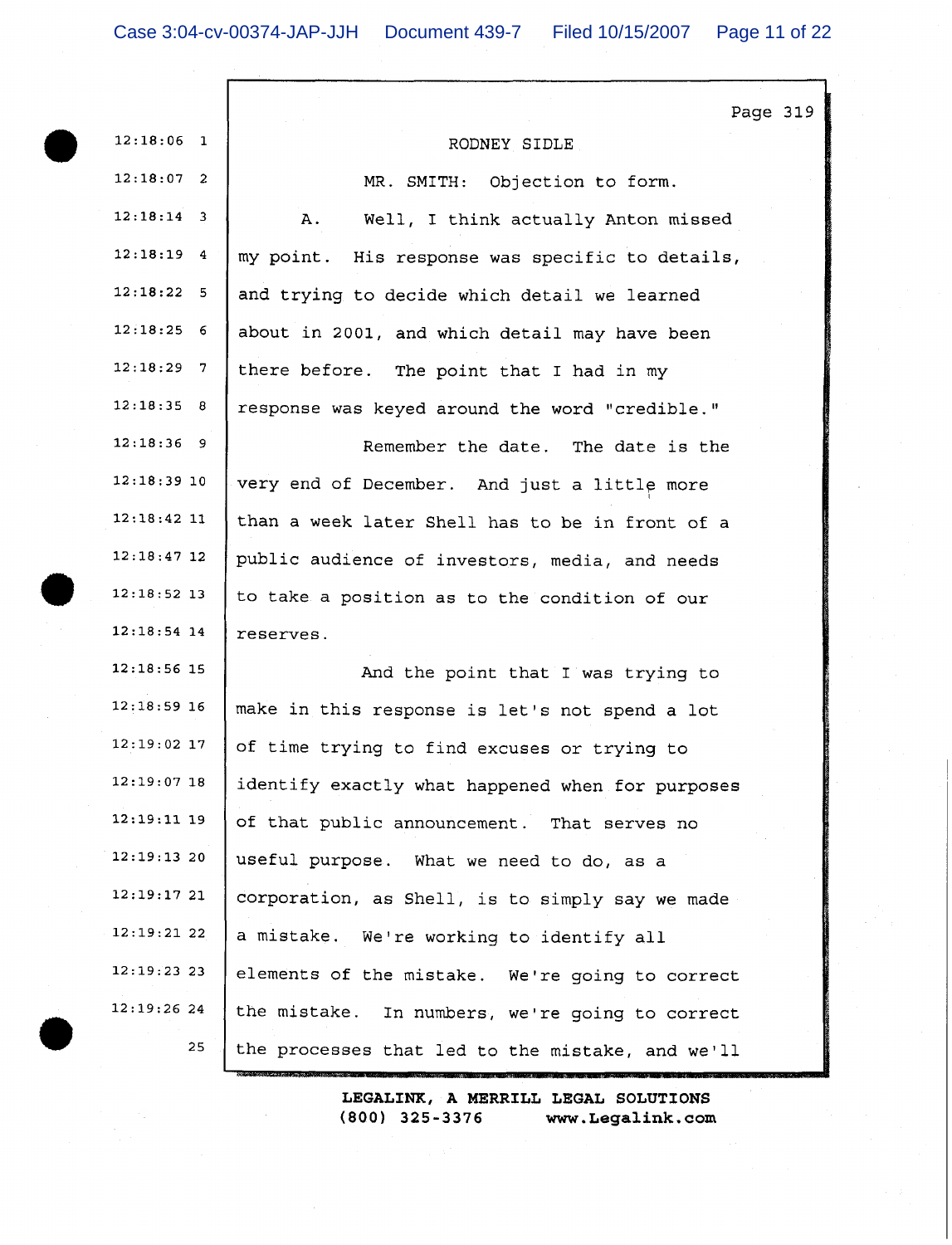| $12:19:28$ 1  | Page 320<br>RODNEY SIDLE                         |
|---------------|--------------------------------------------------|
| $12:19:29$ 2  | go forward.                                      |
| $12:19:33$ 3  | And so this rather short response                |
| $12:19:36$ 4  | that I gave to the John Pay question was all     |
| $12:19:41$ 5  | around avoiding lengthy, complex, detailed       |
| $12:19:43$ 6  | discussions around individual elements of what   |
| $12:19:47$ 7  | did or did not happen, and when it happened, and |
| 12:19:51 8    | rather just let's look forward. It's not         |
| $12:19:53$ 9  | credible to go back and try to work through all  |
| $12:19:55$ 10 | the details. I don't know if I could have done   |
| $12:19:57$ 11 | it, or anyone could have done it. Let's just go  |
| $12:19:59$ 12 | forward and say we made a mistake.               |
| $12:20:02$ 13 | And then Anton tries to go back                  |
| $12:20:05$ 14 | through all the details of well, what about LKH, |
| $12:20:08$ 15 | and what about PSCs, and all of that. And        |
| $12:20:10$ 16 | certainly his points are quite right, and indeed |
| $12:20:12$ 17 | later, as you see in the document that you've    |
| $12:20:15$ 18 | handed me, I agree with certain of those points. |
| $12:20:17$ 19 | But he didn't get the message that this was not  |
| $12:20:21$ 20 | the place, and the time, to try to have that     |
| 12:20:27 21   | debate. What we needed to do at that point, for  |
| 12:20:30 22   | purposes of that public announcement just a few  |
| $12:20:31$ 23 | days later, we needed to simply say we made a    |
| $12:20:35$ 24 | mistake. We are going forward. We're going to    |
| 25            | correct it. And that was my point.               |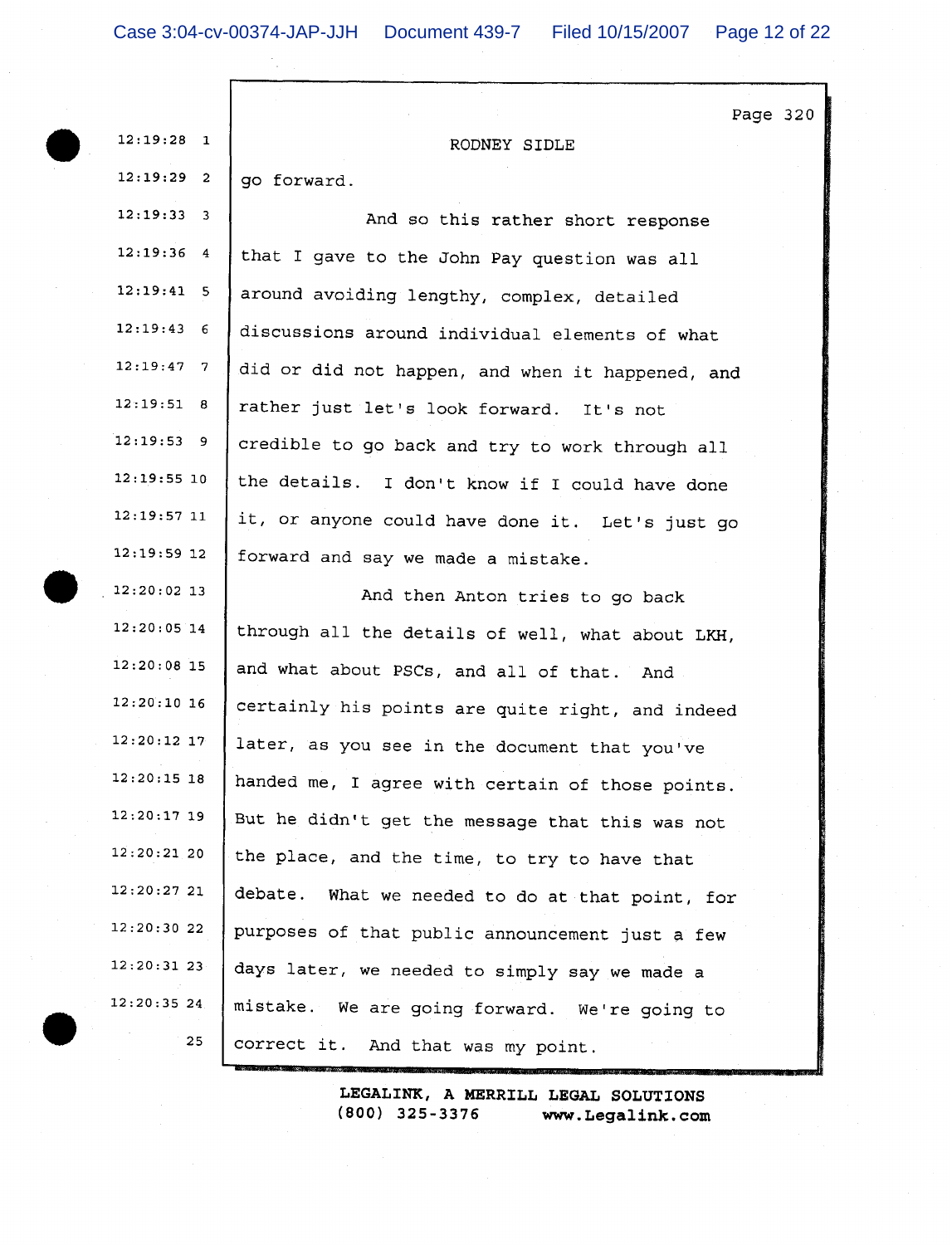Case 3:04-cv-00374-JAP-JJH Document 439-7 Filed 10/15/2007 Page 13 of 22

|               | Page 321                                         |
|---------------|--------------------------------------------------|
| $12:20:37$ 1  | RODNEY SIDLE                                     |
| 12:20:40 2    | MR. MacFALL: I think we --                       |
| $12:20:41$ 3  | VIDEOGRAPHER: Four minutes.                      |
| $12:20:43$ 4  | MR. MacFALL: Why don't we go off                 |
| $12:20:45$ 5  | the record and change the tape.                  |
| $12:20:46$ 6  | VIDEOGRAPHER: The time is now                    |
| $12:20:48$ 7  | 12:20 p.m. This is the end of tape               |
| 12:20:50 8    | number 5 in the deposition of Rodney Sidle.      |
| $12:21:10$ 9  | Off the record.                                  |
| 10            |                                                  |
| $12:24:30$ 11 | (Recess.)                                        |
| $12:24:30$ 12 |                                                  |
| $12:24:35$ 13 | VIDEOGRAPHER: The time is now                    |
| $12:24:37$ 14 | 12:23 p.m. This is the beginning of tape         |
| $12:24:39$ 15 | number 6 in the deposition of Rodney Sidle.      |
| $12:24:41$ 16 | Back on the record.                              |
| $12:24:41$ 17 | BY MR. MacFALL:                                  |
| 12:24:45 18   | Q.<br>Mr. Sidle, you just gave a fairly          |
| $12:24:48$ 19 | thorough explanation of what you intended in     |
| 12:24:5020    | your response, and indicating that               |
| $12:24:53$ 21 | Mr. Barendregt misinterpreted that in his reply  |
| 12:24:5422    | e-mail to you.                                   |
| 12:24:5623    | I would just note, sir, with respect             |
| 12:24:5924    | to the public relations aspect, or the investor  |
| 25            | aspect, the written response actually identifies |
|               |                                                  |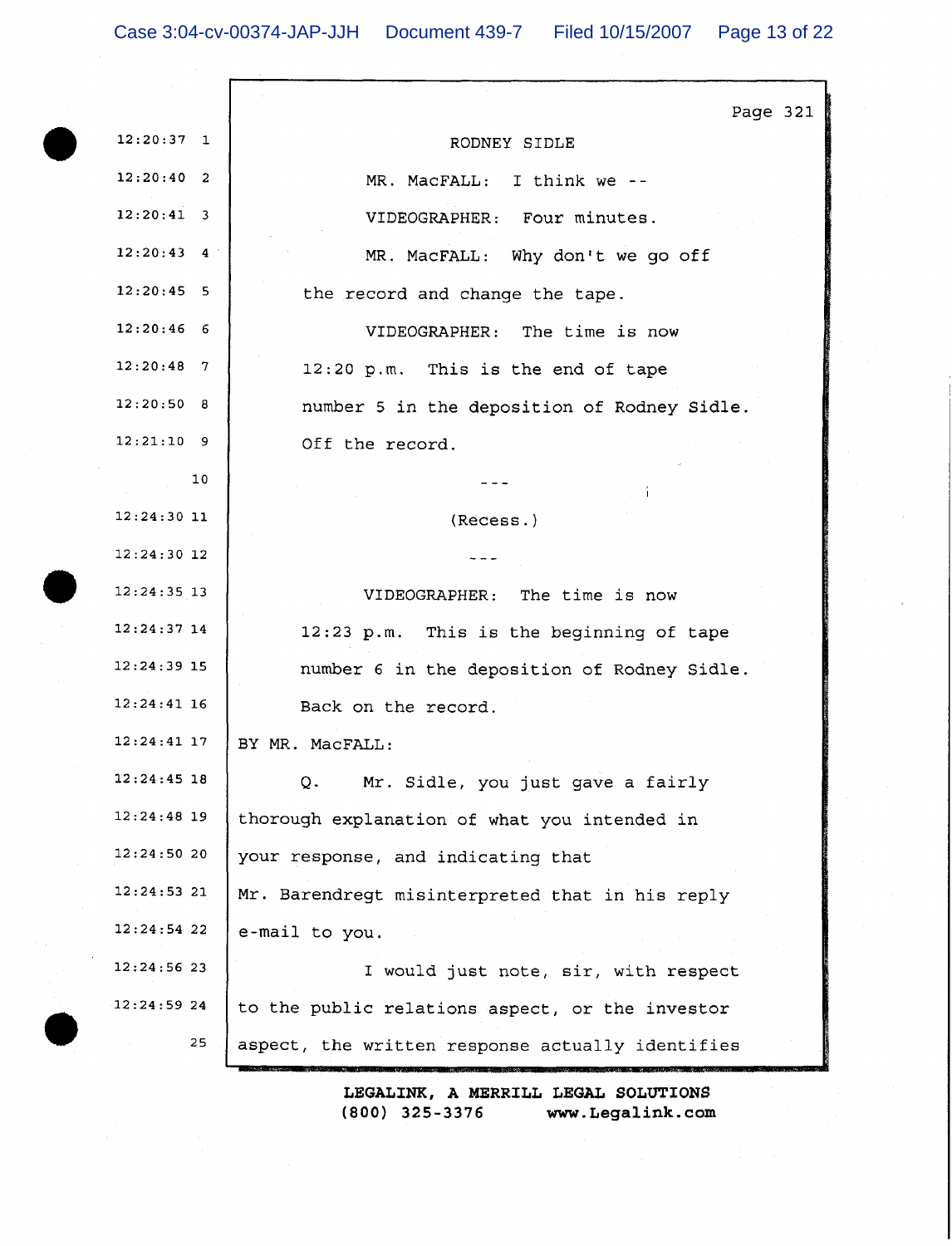Г

|               | Page 322                                         |
|---------------|--------------------------------------------------|
| $12:25:07$ 1  | RODNEY SIDLE                                     |
| $12:25:16$ 2  | things which are contrary, or suggest that a     |
| $12:25:22$ 3  | position change within Shell only occurred after |
| $12:25:24$ 4  | the issuance of the SEC guidance.                |
| $12:25:29$ 5  | My question is: You gave one fairly              |
| $12:25:33$ 6  | elaborate answer, but the written text of the    |
| 12:25:42 7    | e-mail doesn't say that. If you intended for     |
| 12:25:43 8    | what you just stated to be the actual response,  |
| $12:25:46$ 9  | why didn't you write it?                         |
| $12:25:47$ 10 | MR. SMITH: Objection to form.                    |
| $12:25:58$ 11 | A.<br>I intended -- I gave examples of           |
| $12:26:00$ 12 | why. The simple short answer of well, we didn't  |
| $12:26:05$ 13 | know until March 2001, didn't seem credible.     |
| $12:26:06$ 14 | So -- remember, I'm focusing on the word         |
| $12:26:07$ 15 | "credible."                                      |
| $12:26:10$ 16 | Is it credible? Will people believe              |
| $12:26:13$ 17 | you if you take that stance? And so my answer    |
| $12:26:15$ 18 | was look, here's the setting. People are going   |
| $12:26:19$ 19 | to dissect every word we say. Do we want to      |
| 12:26:2120    | stand up there, do we want to say it's credible  |
| 12:26:23 21   | to take this position, and then try to answer    |
| 12:26:27 22   | all of these lengthy questions and details, or   |
| 12:26:30 23   | do we want to simply say, we got it wrong.       |
| 12:26:3324    | We're intending to fix it now. We will change    |
| 25            | the numbers, we will change our processes.<br>We |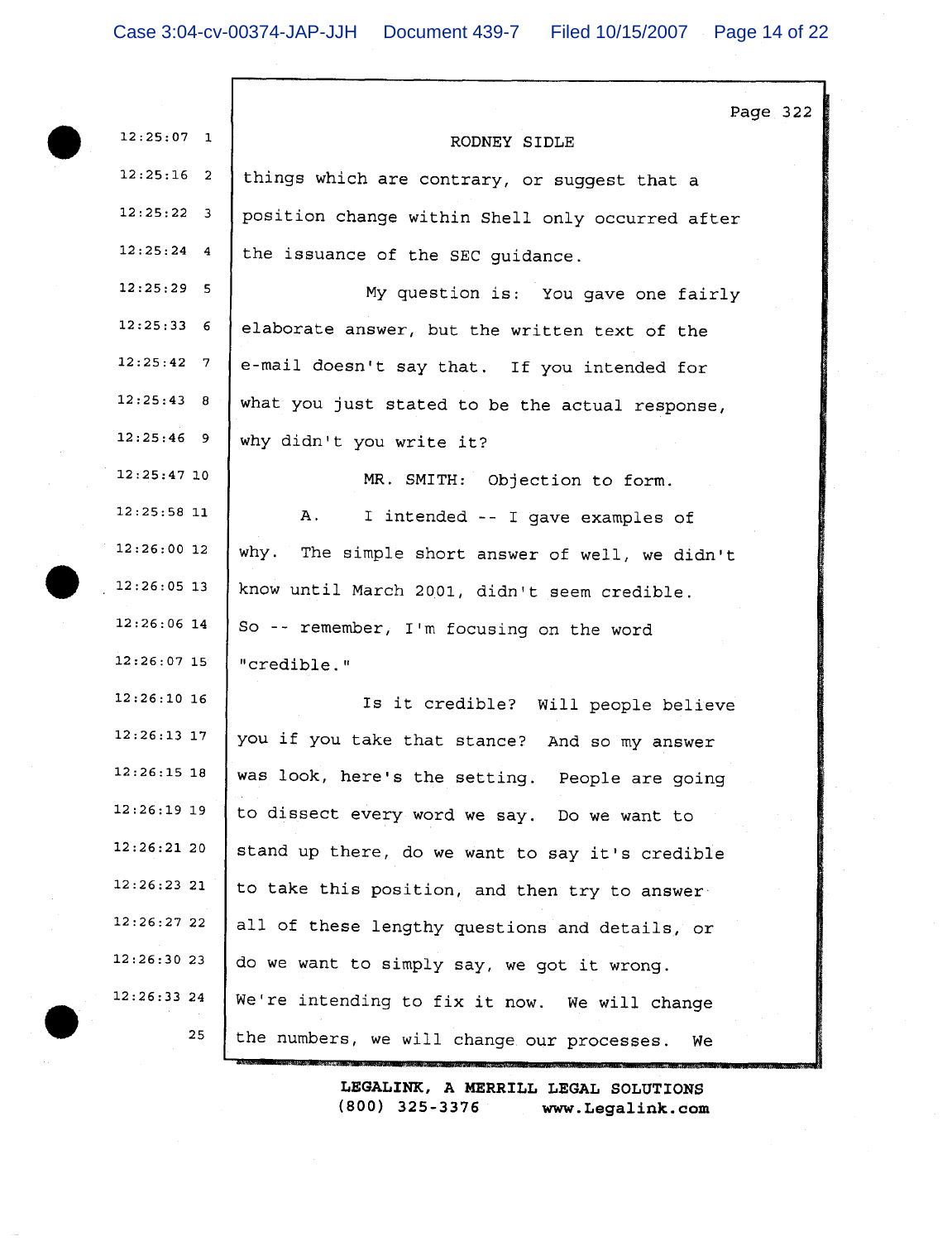|                    | Page 323                                         |
|--------------------|--------------------------------------------------|
| $12:26:35$ 1       | RODNEY SIDLE                                     |
| $12:26:38$ 2       | will look forward and do it right. That was the  |
| $12:26:39$ 3       | point.                                           |
| $12:26:43$ 4       | Again, I didn't want to go into                  |
| $12:26:47$ 5       | lengthy orations here or in the text. Simply,    |
| $12:26:49$ 6       | here are some examples of why people might point |
| $12:26:52 \quad 7$ | to it not being credible. So let's just forget   |
| 12:26:55 8         | that argument. Let's break with this             |
| $12:26:57$ 9       | credibility question and simply say we did       |
| $12:27:08$ 10      | something wrong and go forward.                  |
| $12:27:11$ 11      | Q.<br>Besides credibility, the issues that       |
| $12:27:17$ 12      | you identify in your response to this question,  |
| $12:27:21$ 13      | specifically that SEPCO interpreted and complied |
| $12:27:24$ 14      | with the SEC rules, and the other various issues |
| $12:27:30$ 15      | that you identify, did you also understand or    |
| $12:27:32$ 16      | believe -- let me rephrase that.                 |
| $12:27:33$ 17      | Did you believe that the issues you              |
| 12:27:41 18        | identified in your response meant that Shell     |
| $12:27:50$ 19      | should have recognized that its group guidelines |
| 12:27:5320         | did not comply with the SEC proved reserve       |
| $12:27:56$ 21      | definitions even prior to the 2001 guidance?     |
| $12:27:59$ 22      | MR. SMITH: Objection to form.<br>And             |
| 12:28:0123         | foundation.                                      |
| 12:28:0524         | Α.<br>It's certainly very difficult for me       |
| 25                 | to put myself in the international position that |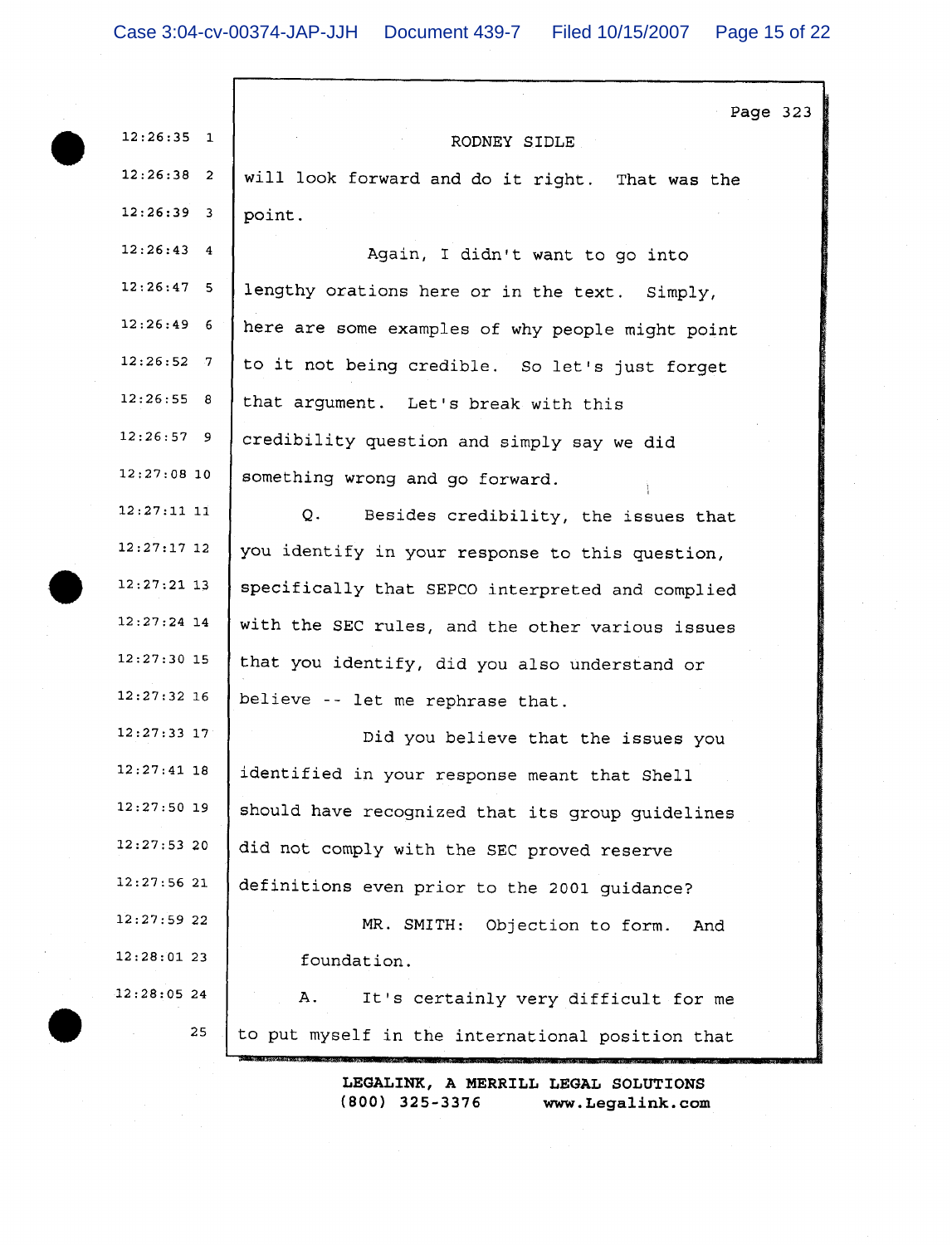$\mathsf{r}$ 

|               |                                                  | Page 324 |  |
|---------------|--------------------------------------------------|----------|--|
| $12:28:07$ 1  | RODNEY SIDLE                                     |          |  |
| 12:28:12 2    | Shell faced as of the day and know what the      |          |  |
| $12:28:15$ 3  | circumstances were in which they created the     |          |  |
| 12:28:20 4    | rules in which they operated -- whether meetings |          |  |
| $12:28:25$ 5  | that were legendary were actually held or not -- |          |  |
| $12:28:27$ 6  | those are things that I didn't know then and in  |          |  |
| $12:28:28$ 7  | some cases don't know now.                       |          |  |
| 12:28:31 8    | However, in 20/20 hindsight today,               |          |  |
| $12:28:33$ 9  | and knowing what I saw in Rockford, certainly -- |          |  |
| 12:28:37 10   | which is knowledge I had at the time I wrote     |          |  |
| 12:28:4011    | this -- it certainly led me conclude there were  |          |  |
| $12:28:43$ 12 | opportunities for sharing of knowledge that,     |          |  |
| $12:28:46$ 13 | with 20/20 hindsight, I wish people would have   |          |  |
| $12:28:48$ 14 | taken advantage of.                              |          |  |
| $12:28:50$ 15 | Q.<br>And also in light of when this was         |          |  |
| $12:28:54$ 16 | written, which is after the start, certainly, of |          |  |
| $12:28:59$ 17 | Project Rockford, you also wrote that there are, |          |  |
| $12:29:06$ 18 | or there were, warning signals to which Shell    |          |  |
| $12:29:09$ 19 | did not react. And is that a view that you held  |          |  |
| $12:29:11$ 20 | when you wrote this, that there were warning     |          |  |
| 12:29:1321    | signals?                                         |          |  |
| 12:29:15 22   | Well, as I was learning things,<br>А.            |          |  |
| $12:29:18$ 23 | through going through Rockford, I started to see |          |  |
| 12:29:2024    | some of the documents that you have showed me,   |          |  |
| 25            | or other things similar to that, and to me -- we |          |  |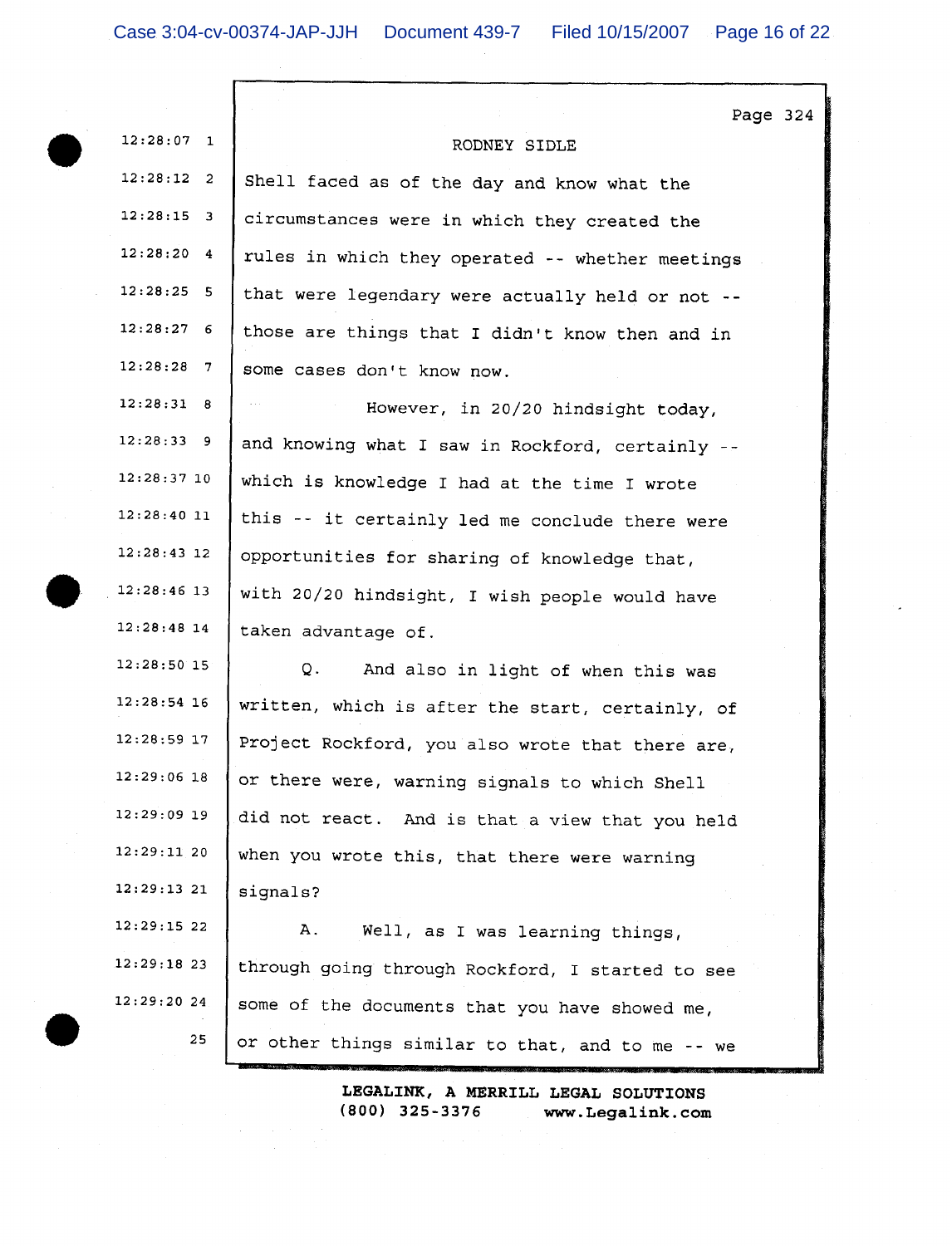Г

|               | Page 325                                         |
|---------------|--------------------------------------------------|
| $12:29:24$ 1  | RODNEY SIDLE                                     |
| $12:29:26$ 2  | talked about being able to sense where there's   |
| $12:29:29$ 3  | something that needed greater depth of study --  |
| $12:29:31$ 4  | to me, I couldn't conclude whether they were     |
| $12:29:34$ 5  | right or wrong, but I could conclude that those  |
| $12:29:37$ 6  | were things that probably needed some study.     |
| $12:29:39$ 7  | Q.<br>Based on your experience as an             |
| 12:29:43 8    | auditor within SEPCO, during the course of       |
| $12:29:47$ 9  | Rockford, along those same lines, did you see    |
| $12:29:51$ 10 | things that you thought were -- should have --   |
| $12:29:53$ 11 | were red flags for auditors, in connection with  |
| $12:29:54$ 12 | proved reserves?                                 |
| $12:29:55$ 13 | MR. SMITH: Object to the form.                   |
| $12:29:57$ 14 | Within SEPCO?<br>Α.                              |
| 12:29:59 15   | Q.<br>No. Let me rephrase the question.          |
| $12:30:00$ 16 | Based on your experience as an                   |
| $12:30:05$ 17 | auditor in SEPCO, during the course of Rockford, |
| $12:30:09$ 18 | did you see things that you believed were red    |
| $12:30:11$ 19 | flags for auditors concerning the booking of     |
| 12:30:1220    | proved reserves by the group?                    |
| 12:30:1621    | MR. SMITH:<br>Objection to form.                 |
| 12:30:22 22   | Α.<br>Well, during my -- my initial              |
| 12:30:24 23   | participation in Rockford, I started to have     |
| 12:30:30 24   | access to certain data, and while I wasn't in a  |
| 25            | position to, in almost all of the cases, have    |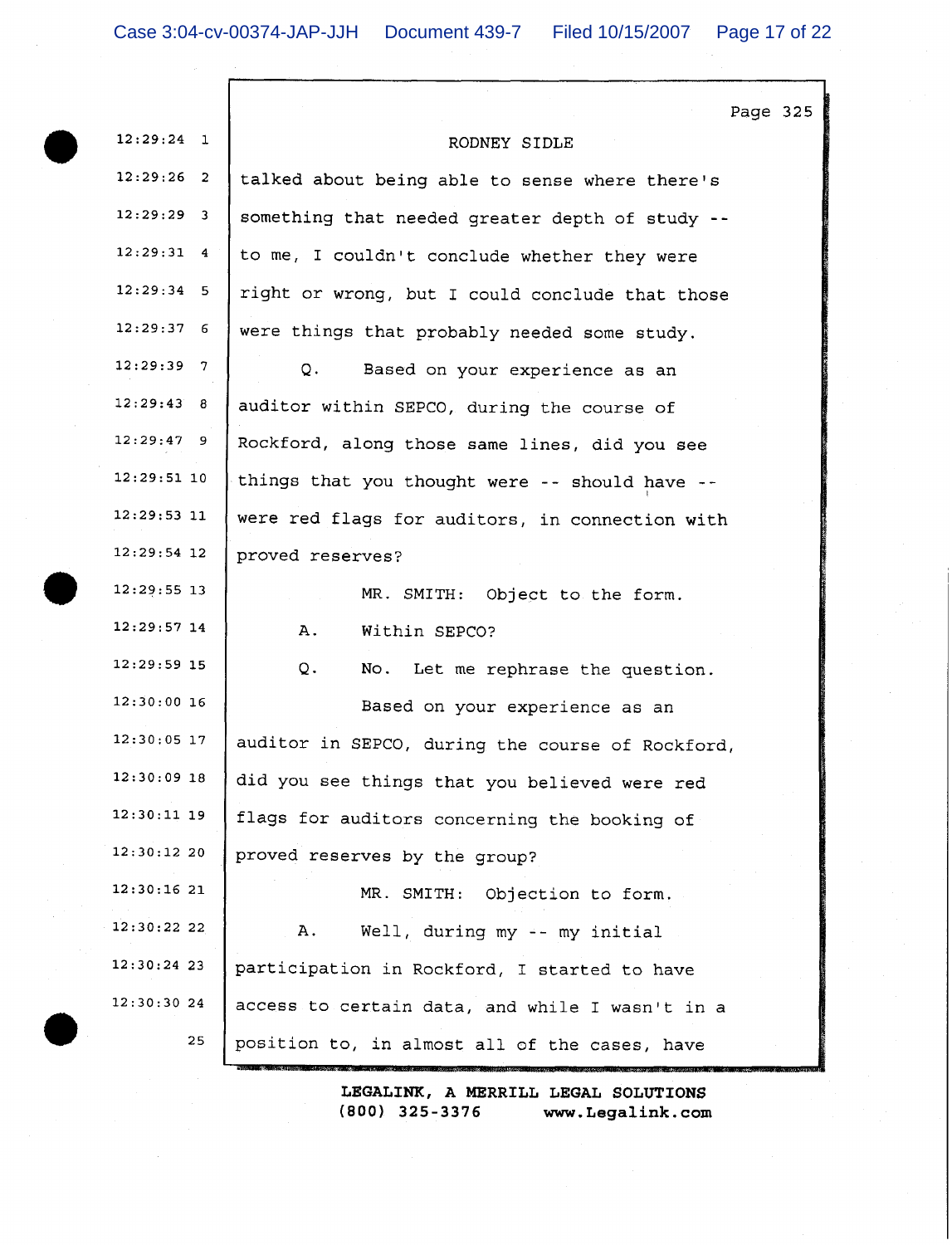|               | Page 326                                         |
|---------------|--------------------------------------------------|
| $12:30:34$ 1  | RODNEY SIDLE                                     |
| $12:30:39$ 2  | sufficient detail to reach a full conclusion,    |
| $12:30:42$ 3  | certainly the things that were shared with me,   |
| $12:30:46$ 4  | if I had been auditing such a situation in       |
| $12:30:48$ 5  | SEPCO, would have led me to ask some additional  |
| $12:30:52$ 6  | questions to better understand the circumstances |
| $12:30:56$ 7  | of that volume and that field's booking.         |
| 12:30:57 8    | MR. MacFALL: Why don't we go off                 |
| $12:30:58$ 9  | the record.                                      |
| $12:31:00$ 10 | VIDEOGRAPHER: The time is                        |
| $12:31:02$ 11 | 12:30 p.m. Off the record.                       |
| $13:05:15$ 12 | (Lunch recess taken at 12:30 p.m.)               |
| 13            |                                                  |
| 14            |                                                  |
| 15            |                                                  |
| 16            |                                                  |
| 17            |                                                  |
| 18            |                                                  |
| 19            |                                                  |
| 20            |                                                  |
| 21            |                                                  |
| 22            |                                                  |
| 23            |                                                  |
| 24            |                                                  |
| 25            |                                                  |
|               | LEGALINK, A MERRILL LEGAL SOLUTIONS              |

 $(800)$  325-3376 www.Legalink.com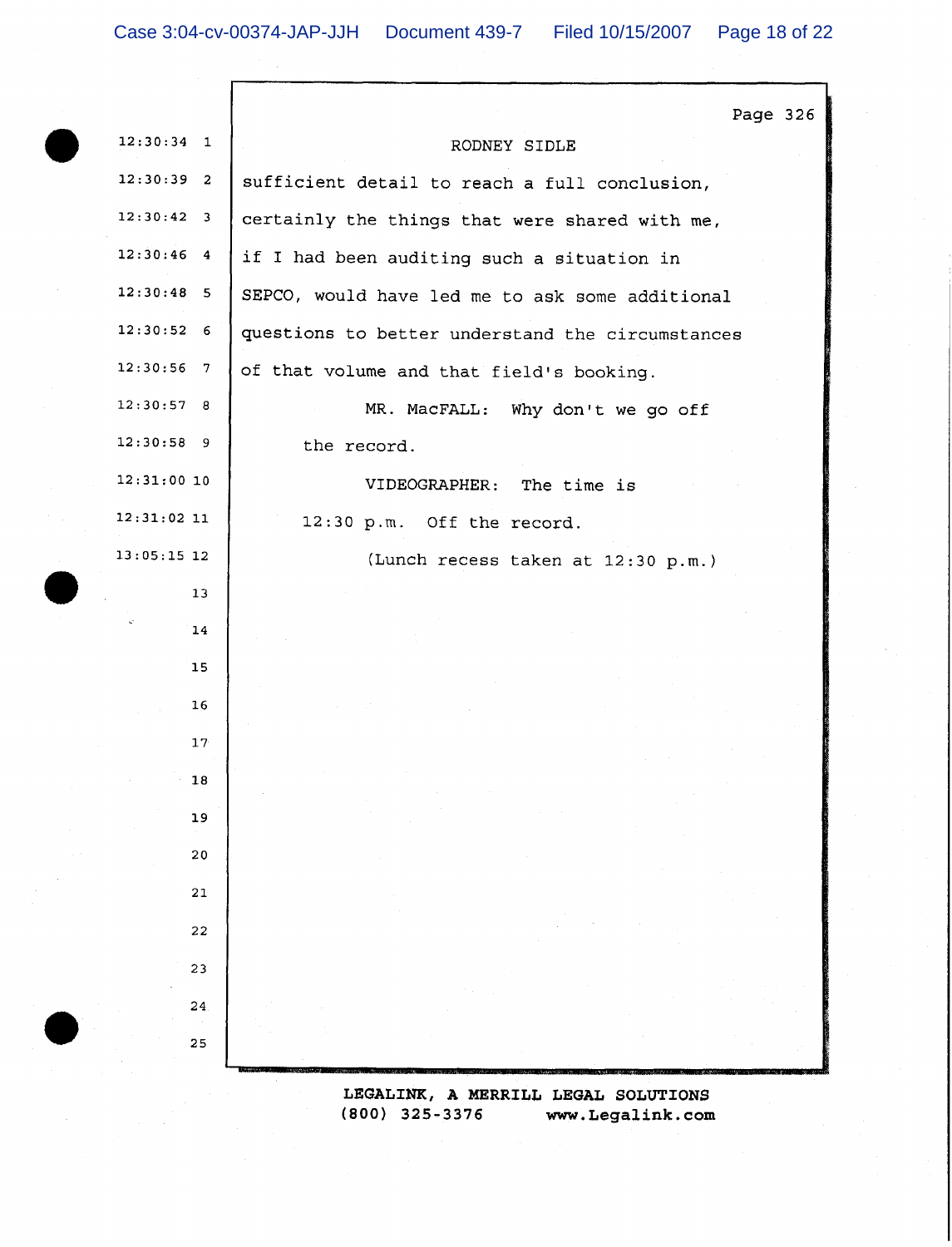|               | Page 327                                         |
|---------------|--------------------------------------------------|
| 1             | RODNEY SIDLE                                     |
| $13:05:20$ 2  | AFTERNOON SESSION                                |
| $13:05:20$ 3  | (1:16 p.m.)                                      |
| $13:16:53$ 4  | VIDEOGRAPHER: The time is now                    |
| $13:16:56$ 5  | 1:16 p.m. Back on the record.                    |
| 6             | RODNEY SIDLE,                                    |
| 7             | resumed as a witness, having been                |
| 8             | previously sworn by the Notary Public,           |
| 9             | was examined and testified further as            |
| $13:16:57$ 10 | follows:                                         |
| $13:16:57$ 11 | EXAMINATION (cont'd)                             |
| $13:16:58$ 12 | BY MR. MacFALL:                                  |
| $13:16:59$ 13 | Q. Good afternoon, Mr. Sidle.                    |
| $13:17:02$ 14 | Mr. Sidle, are you familiar with something known |
| $13:17:05$ 15 | as the reserves committee?                       |
| $13:17:09$ 16 | A. Which reserves committee?                     |
| $13:17:10$ 17 | $Q$ .<br>Let me try a different question.        |
| 13:17:13 18   | Did you serve on any reserves committee within   |
| $13:17:19$ 19 | the group during the period of 2000 to 2004?     |
| 13:17:2520    | Α.<br>In late 2003, in the early part of         |
| $13:17:33$ 21 | 2004, I was a member of the Shell E&P reserves   |
| 13:17:3622    | committee.<br>I was also a member of other       |
| $13:17:40$ 23 | reserves committees in industry, so hence my     |
| 13:17:4024    | question.                                        |
| 25            | Thank you. With regard to the Shell<br>Q.        |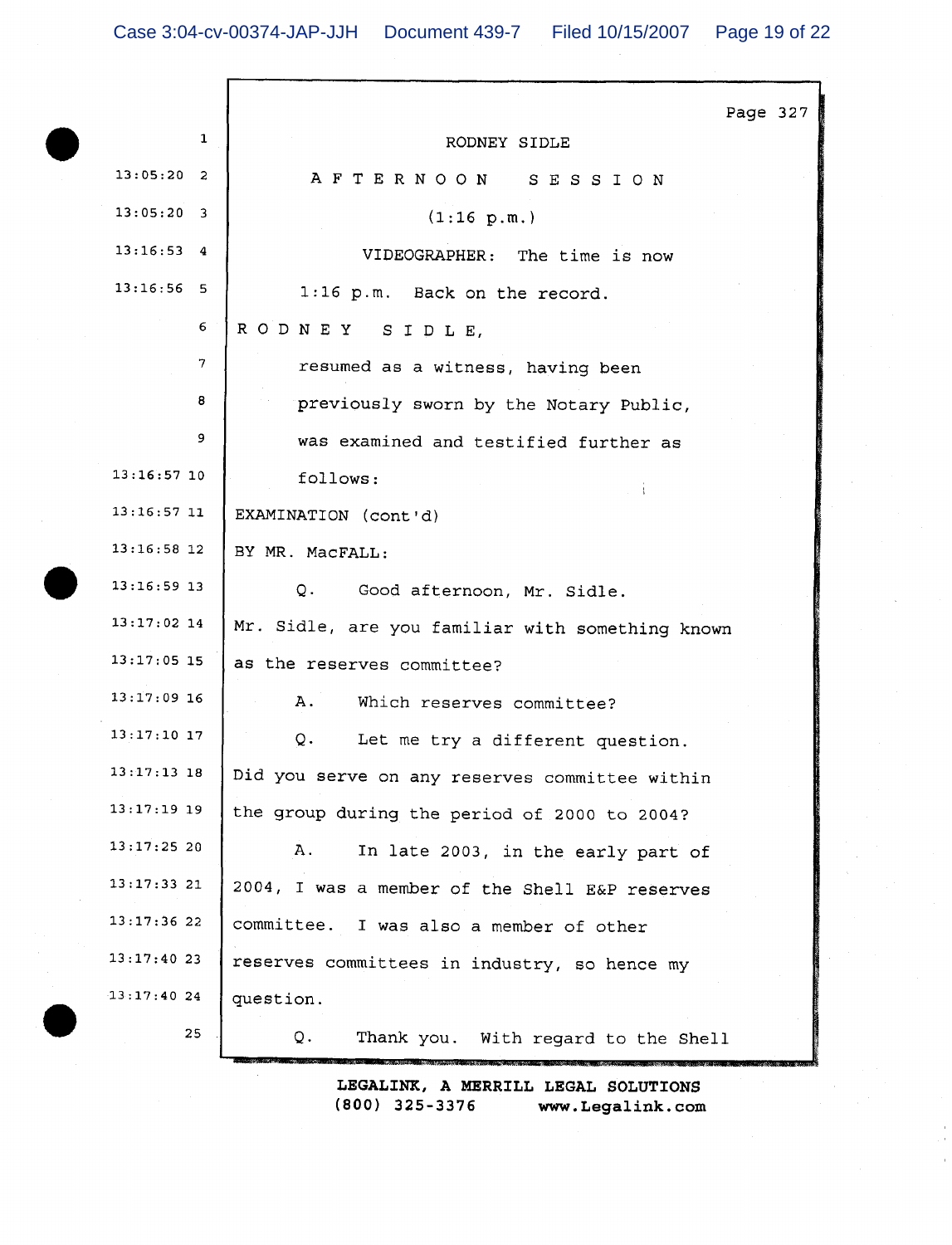$\Gamma$ 

|               | Page 328                                         |
|---------------|--------------------------------------------------|
| $13:17:42$ 1  | RODNEY SIDLE                                     |
| $13:17:46$ 2  | E&P reserves committee that you were a member    |
| $13:17:48$ 3  | of, what was the purpose of that committee?      |
| $13:17:55$ 4  | Α.<br>The committee was formed prior to my       |
| $13:17:59$ 5  | joining, I believe in the middle -- earlier in   |
| $13:18:09$ 6  | 2003, or perhaps even late 2002. It was put in   |
| $13:18:10$ 7  | place, to the best of my knowledge, to be a part |
| $13:18:17$ 8  | of the Shell E&P process of reviewing the proved |
| $13:18:22$ 9  | reserves disclosures that Shell made.            |
| $13:18:27$ 10 | Q.<br>Can you identify the other members         |
| $13:18:30$ 11 | of the committee at the time that you joined?    |
| $13:18:42$ 12 | Α.<br>At the time I joined, Frank Coopman        |
| $13:18:44$ 13 | was a member, I believe chairman of the          |
| $13:18:44$ 14 | committee.                                       |
| $13:18:45$ 15 | John Pay was a member of the                     |
| $13:18:46$ 16 | committee.                                       |
| $13:18:49$ 17 | And John Darley was a member of the              |
| $13:18:50$ 18 | committee.                                       |
| $13:18:52$ 19 | There may have been others. Those                |
| 13:18:5320    | are the ones I recall.                           |
| $13:18:56$ 21 | Mr. Coopman, was he the CFO of the<br>Q.         |
| 13:18:5722    | group at the time?                               |
| 13:19:00 23   | He was the CFO of E&P.<br>Α.                     |
| 13:19:0224    | Thank you. And I believe we had<br>$Q_{\star}$   |
| 25            | identified Mr. Pay as the group reserves         |
|               |                                                  |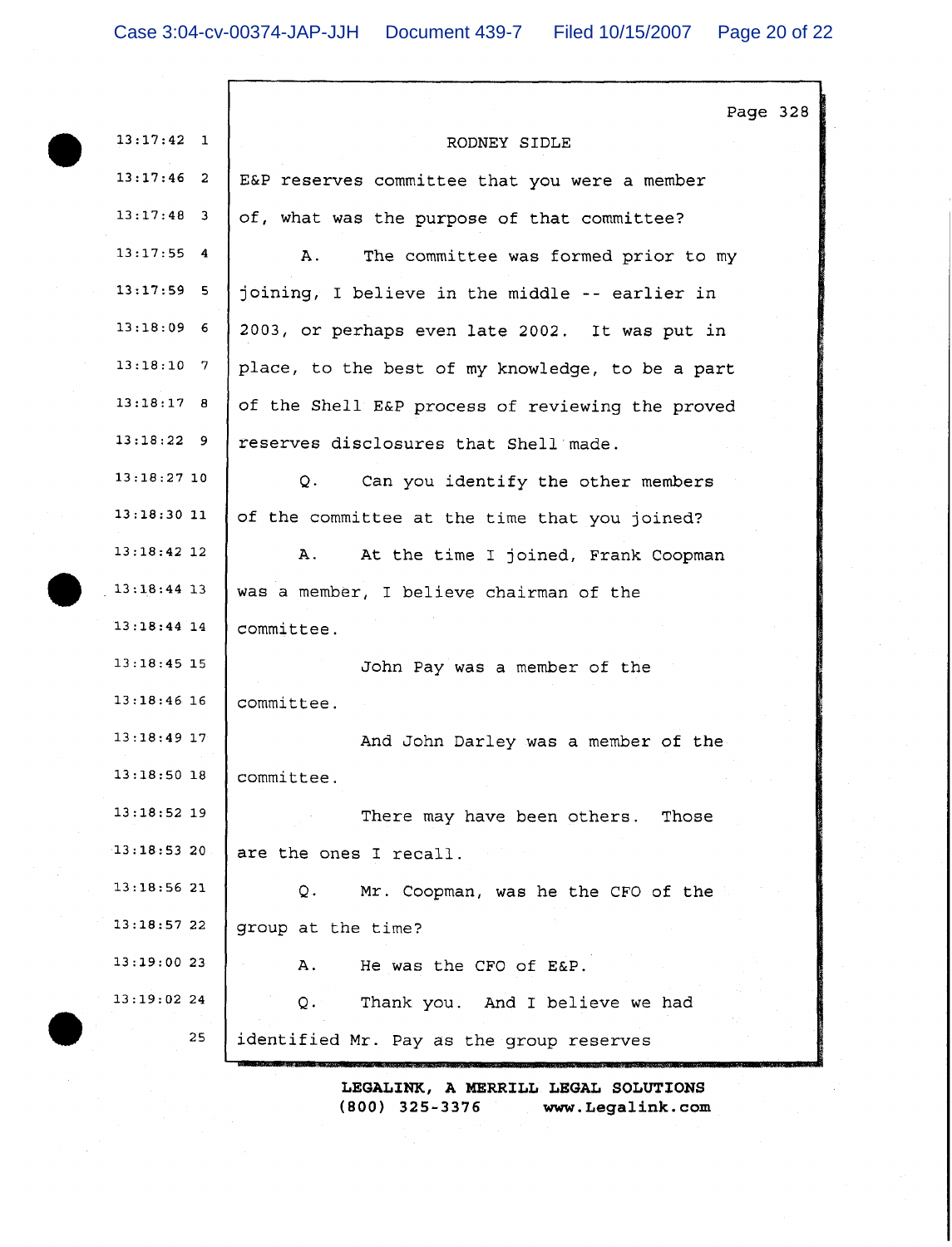|               | Page 329                                        |
|---------------|-------------------------------------------------|
| $13:19:05$ 1  | RODNEY SIDLE                                    |
| $13:19:08$ 2  | coordinator. Did he hold that position at that  |
| $13:19:08$ 3  | time?                                           |
| $13:19:09$ 4  | Α.<br>Yes, he did.                              |
| $13:19:13$ 5  | Q. I'm sorry. I just don't recall if            |
| $13:19:15$ 6  | we talked about Mr. Darley previously, but what |
| $13:19:17$ 7  | position did he hold within the group at that   |
| 13:19:17 8    | time?                                           |
| $13:19:20$ 9  | Α.<br>John Darley was the head of the           |
| $13:19:25$ 10 | technology part of Shell E&P.                   |
| $13:19:32$ 11 | You talked about the committee's<br>Q.          |
| $13:19:38$ 12 | purpose at the time of formation. Could you     |
| $13:19:41$ 13 | describe generally your activities as a member  |
| $13:19:45$ 14 | of that committee?                              |
| $13:19:48$ 15 | Α.<br>Yes. At the time that I joined the        |
| 13:19:53 16   | committee, it was to provide a perspective that |
| $13:19:56$ 17 | I had acquired as part of SEPCO on the          |
| $13:20:01$ 18 | determination of SEC proved reserves.           |
| $13:20:05$ 19 | Q.<br>Did you share that perspective with       |
| 13:20:0620    | the other members of the committee?             |
| 13:20:08 21   | That's what I was asked to do. Yes.<br>А.       |
| $13:20:14$ 22 | Were there any actions taken based<br>Q.        |
| 13:20:1723    | on your perceptions as shared with the          |
| 13:20:1924    | committee? And by actions, I mean actions by    |
| 25            | the committee.                                  |